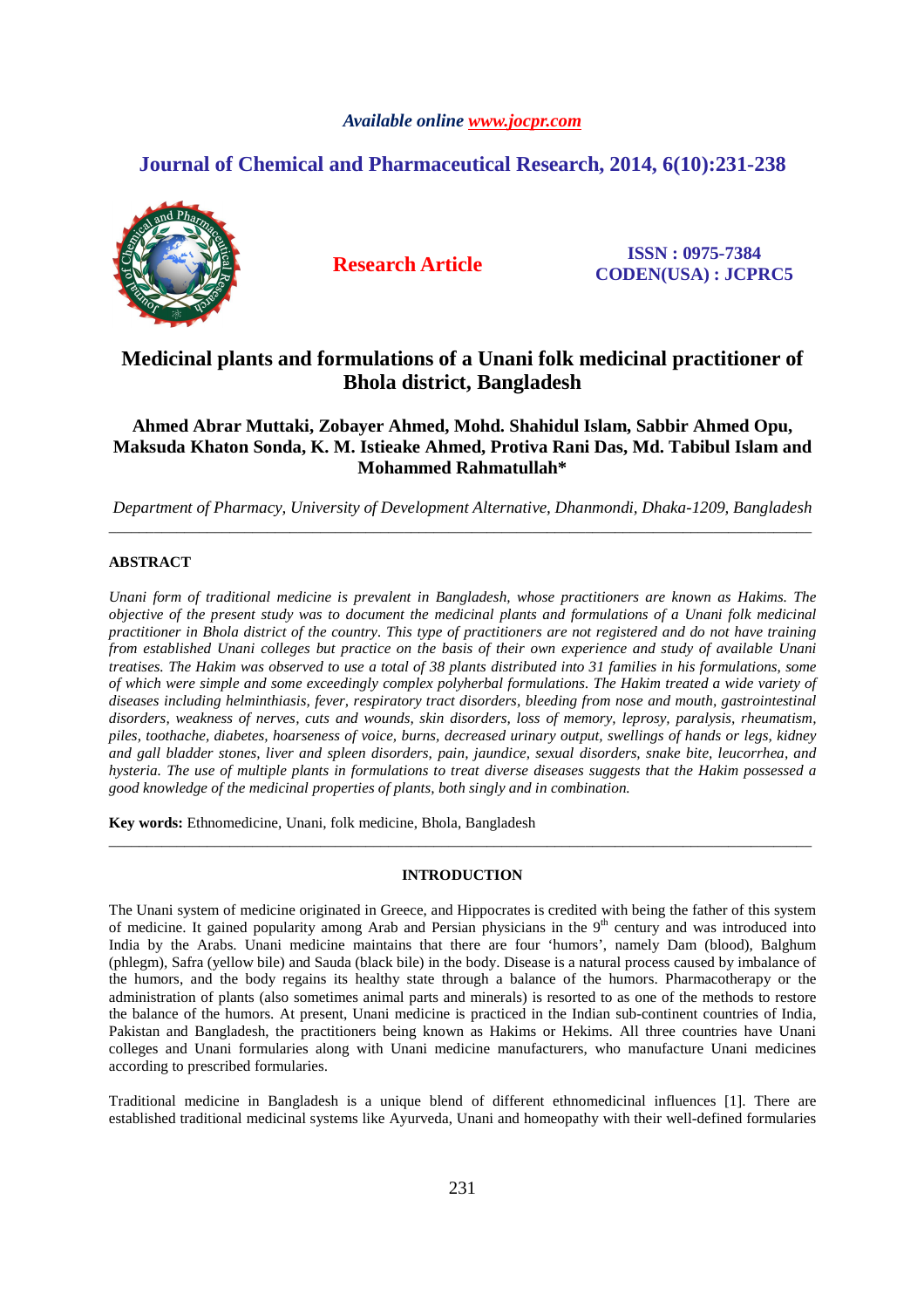and medical colleges. Side by side exists folk medicine and tribal medicine, where folk medicinal practitioners (Kavirajes) and tribal medicinal practitioners conduct their individual practices based on the practitioners own experiences and/or tribal customs, which experiences or customs are usually passed on from generation to generation, with each generation adding to the medicinal knowledge. Folk medicinal practitioners, in turn, can be influenced by Ayurveda or Unani, not by going through the respective colleges, but reading a few books on their own, and then combining Ayurveda or Unani systems with their own individualized formulations. As such, many Kavirajes and Hakims exist within Bangladesh, who are not registered Ayurveda or Unani college graduates, but claim themselves to be Kavirajes or Hakims based on whether their methods of practice has been influenced by Ayurveda or Unani. Such practitioners can be called variations of folk medicinal practitioners, because they do not dispense formulary-wise and Government approved manufactured Ayurveda or Unani medicines, but base their preparations on their claims of what is Ayurveda or Unani methods.

*\_\_\_\_\_\_\_\_\_\_\_\_\_\_\_\_\_\_\_\_\_\_\_\_\_\_\_\_\_\_\_\_\_\_\_\_\_\_\_\_\_\_\_\_\_\_\_\_\_\_\_\_\_\_\_\_\_\_\_\_\_\_\_\_\_\_\_\_\_\_\_\_\_\_\_\_\_\_*

To realize the full potential of traditional medicinal systems of Bangladesh, it is of interest to conduct surveys among as many folk medicinal practitioners as possible, because the documentation of this highly individualistic style of selecting medicinal plants for treatment of a particular disease gives a better idea of the medicinal applications of a given plant species. Towards that, we had been conducting surveys among folk and tribal medicinal practitioners for a number of years [2-15]. The objective of the present survey was to document the medicinal plants and formulations of a folk medicinal practitioner, who called himself a Hakim and practiced in Bhola district in the southern part of Bangladesh.

# **EXPERIMENTAL SECTION**

Prior informed consent was obtained from the Hakim, Md. Motassim Billah, age 42 years, practicing in Bhola Sadar of Bhola district, Bangladesh. The Hakim was fully informed of the nature of our visit and consent obtained to disseminate any information provided both nationally and internationally. Interviews were conducted during the first two months of 2014 in Bengali language, which was spoken by both the Hakim as well as the interviewers. Actual interviews were conducted with the help of a semi-structured questionnaire and the guided filed-walk method of Martin [16] and Maundu [17]. In this method, the Hakim took the interviewers on guided field-walks through areas from where he collected his medicinal plants, pointed out the plants, and described their uses. Plant specimens were photographed, collected, pressed and dried and brought to Dhaka, where they were identified at the Bangladesh National Herbarium. Voucher specimens were deposited with the Medicinal Plant Collection Wing of the University of Development Alternative.

### **RESULTS AND DISCUSSION**

The Hakim was observed to use a total of 38 plants distributed into 31 families in his various formulations. The total number of formulations was 36 containing one or more of the 38 plants. These various formulations were used for treatment of a diverse number of diseases or disorders, which included helminthiasis, fever, respiratory tract disorders, bleeding from nose and mouth, gastrointestinal disorders, weakness of nerves, cuts and wounds, skin disorders, loss of memory, leprosy, paralysis, rheumatism, piles, toothache, diabetes, hoarseness of voice, burns, decreased urinary output, swellings of hands or legs, kidney and gall bladder stones, liver and spleen disorders, pain, jaundice, sexual disorders, snake bite, leucorrhea, and hysteria. The results are shown in Table 1.

Both simple and several complex formulations were used by the Hakim. For treatment of asthma, dried leaves of *Justicia adhatoda* were advised by the hakim to be rolled and smoked as cigarettes. On the other hand, for treatment of all sorts of helminthic infestations, 5-7g leaves of *Andrographis paniculata*, 5-7g young leaves of *Lannea coromandelica*, 2-3g leaves and stems of *Leea crispa*, 2-3 fruits of *Piper nigrum*, and half spoon seeds of *Nigella sativa* were combined and powdered in a cast iron mortar and pestle and mixed with 10-12 ml of leaf juice of *Celsia coromandaliana*, 3-5 ml leaf juice of *Neolamarckia kadamba*, and 1-3g of powdered rhizome of *Curcuma longa*. The mixture was advised to be taken orally with water in the form of a sherbet after waking up in the morning. It is to be noted that the Hakim himself prepared all formulations and then gave the formulations to the patients.

The Hakim used the same plant in different manner to treat different diseases, and occasionally in the same manner to treat different diseases. For instance, 1.5-3 ml of fresh whole plant juice of *Centella asiatica* was advised to be orally taken to relieve constipation, to improve digestion, weakness of nerves, dysentery, to increase urine output, to reduce swelling of hands or legs, and to decrease spasms. In this case oral administration served to treat diseases as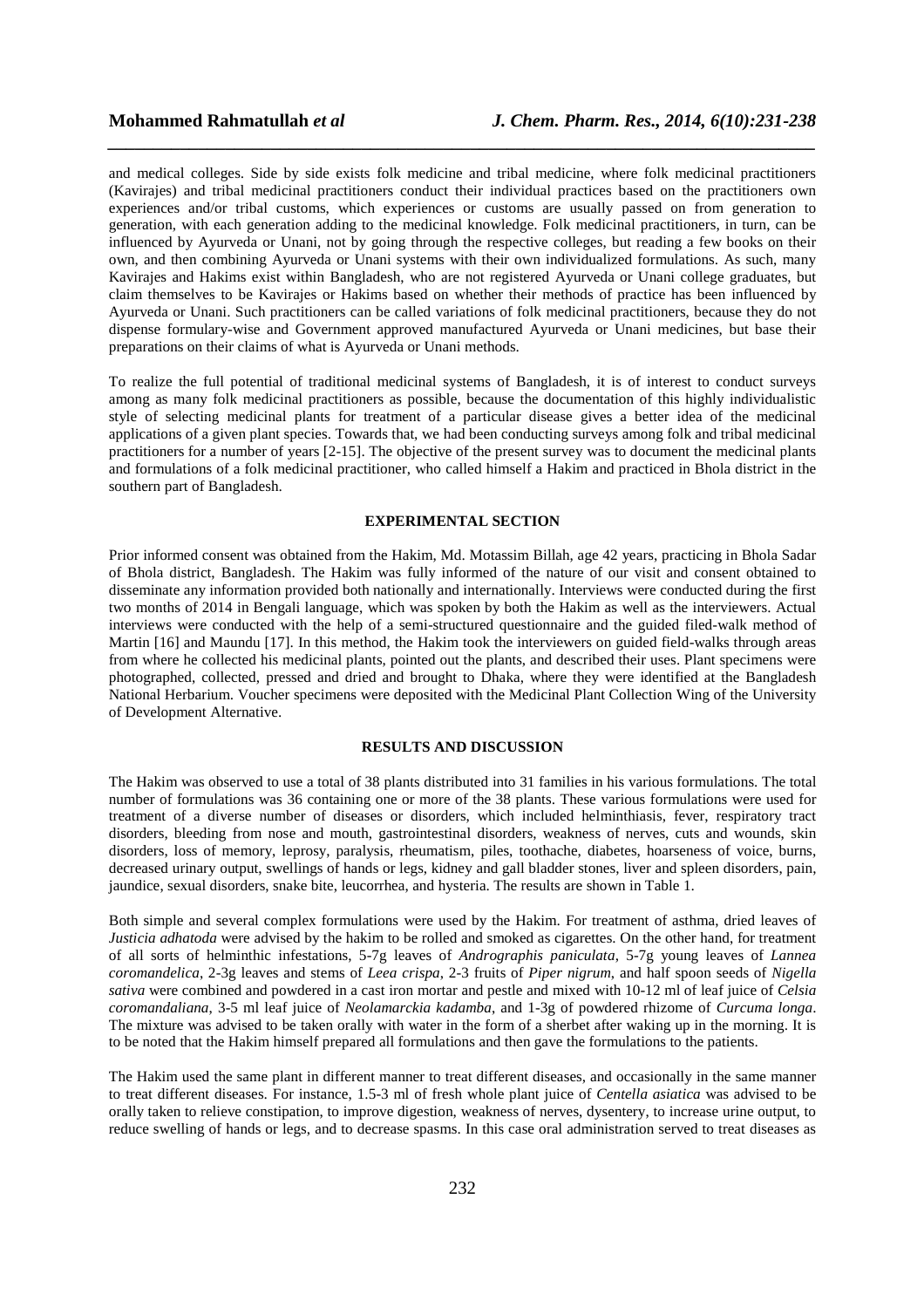diverse as constipation and weakness of nerves. On the other hand, paste of whole plant was advised to be topically applied for leprosy, cuts and wounds, and facial skin fracture. One complex formulation for blood purification, and treatment of scabies, eczema, itches, joint pain, rheumatism, piles included 15 different plant parts with other ingredients like sugar and honey.

*\_\_\_\_\_\_\_\_\_\_\_\_\_\_\_\_\_\_\_\_\_\_\_\_\_\_\_\_\_\_\_\_\_\_\_\_\_\_\_\_\_\_\_\_\_\_\_\_\_\_\_\_\_\_\_\_\_\_\_\_\_\_\_\_\_\_\_\_\_\_\_\_\_\_\_\_\_\_*

In the Unani system of medicine, *Andrographis paniculata* (see Serial No. 1, Table 1 for a polyherbal formulation containing leaves of this plant for treatment of helminthic infections) is considered aperient, emollient, astringent, diuretic, emmenagogue, gastric tonic, and carminative [18]. The Hakim used the plant along with other plants for helminthiasis. It was therefore of interest to compare some of the uses of the various plant species used by the Hakim in this polyherbal formulation with other ethnomedicinal use reports. In traditional Indian medicine, the plant is used for helminth infestations [19]. The Deb barma clan of the Tripura tribe of Moulvibazar district, Bangladesh uses the plant against malaria [20]. The Tharu tribes of Dudhwa National Park, India use the plant against fever and anorexia [21]. The tribals of Mayurbhanj district of Orissa, India, use the plant to cure warts [22]. In Sheopur district of Madhya Pradesh, India, the plant is used to treat stomach disorders and cholera [23]. In Rajouri-Poonch districts of Jammu and Kashmir State, India, the plant is used to treat kidney disorders [24]. The plant is used for treatment of snake bite and scorpion sting by the Malayali tribes of Yercaud Hills, Salem district, Tamil Nadu, India [25]. Ethnic people of Dindori district, Madhya Pradesh, India, use *Andrographis paniculata* against malarial fever, general fever, and intestinal worms [26].

A second plant in the polyherbal formulation against helminthiasis, *Lannea coromandelica*, is used in various villages of Kurigram district, Bangladesh against chronic dysentery [27]. The tribals of Koraput district, Orissa, India, use the plant to treat dysentery caused from indigestion [28]. Gum of the plant is used by ethnic people of Dindori district, Madhya Pradesh, India against diarrhea and dysentery [26]. Leaf juice is used in cuts in several districts of Nepal [29]. The plant is used against swelling caused by snake bite in Vizianagaram district, Andhra Pradesh, India [30]. Leaf paste is used for body pains and inflammation by Malayali tribals in Kolli Hills of Tamil Nadu, India [31]. Ethnic groups in Khammam district, Andhra Pradesh, India use the bark of the plant for wound healing [32]. In Tangail district, Bangladesh, the bark of the plant is used against peptic ulcer [33].

The third plant used by the Hakim in the polyherbal formulation against helminthiasis was *Leea crispa*. Local people of Amarkantak region, Madhya Pradesh, India, uses leaf paste of the plant to treat wounds [34]. The Oraon tribe in West Dinajpur in West Bengal State, India, uses roots to treat body pain and swellings [35]. Root is chewed to treat dental caries in Banke district, Nepal [36]. Pounded leaves of the plant are used externally to treat wounds; crushed tuber is taken as anthelmintic in Meghalaya, India [37].

The fourth plant in the polyherbal formulation against helminthiasis was *Piper nigrum*. Dried seeds of the plant are reportedly taken orally against throat infections by the tribes in Madurai district of Tamil Nadu, India [38]. Fruits are used with other plants by the Kurichyas tribals of Kannur district, Western Ghats, Kerala, India, to treat stomach ulcers, bronchitis, and coughs [39]. The Tai-Khamyangs of Assam, India, use fruits of the plant along with other plants for treatment of internal bleeding as a consequence of bone fracture, fever with cold, gynecological disorders, melina, pneumonia, and retention of urine [40]. Leaf juice of *Solanum surattense* along with seeds of *Piper nigrum* is used in northern part of Nara desert, Pakistan, to treat joint pains [41]. The fruits of the plant are used against gastrointestinal problems by villagers in Gingee Hills in Villupuram district, Tamil Nadu, India [42]. Seeds are taken orally to reduce throat infections, colds, and coughs by tribals in Chitteri Hills, India [43]. Fruits of the plant are used with *Achyranthes aspera* by tribals in Pratapgarh, Rajasthan, India, to treat piles [44].

The fifth plant used by the Kaviraj in the polyherbal formulation was *Nigella sativa*. The local people of Kangra Valley, Himachal Pradesh, India, consider the seeds of the plant as diuretic and diaphoretic [45]. In Bhopal district, India, seeds are used to treat stone diseases [46]. The Kanuris tribals of northeastern Nigeria use the plant to treat diabetes and hypertension [47]. In East Anatolia, Turkey, the seeds are considered anthelmintic [48]. In villages of Chuadanga and Jhenaidah districts of Bangladesh, seeds are used by folk medicinal practitioners to treat infertility in women [12]. Seeds are used to treat rabies, toothache, and blood dysentery by folk medicinal practitioners in Daudkandi sub-district of Comilla district, Bangladesh [49].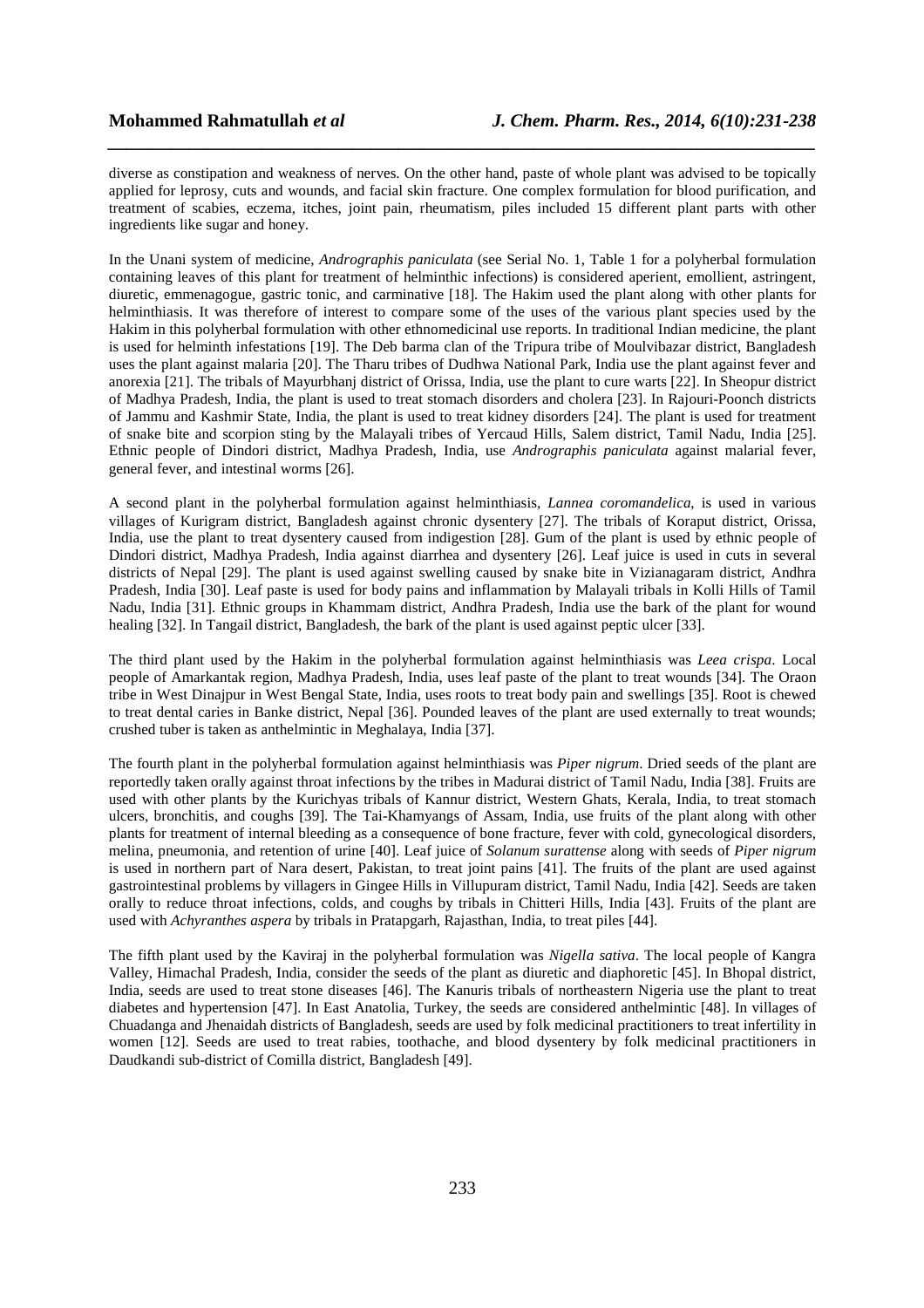| <b>Serial</b><br><b>Number</b> | <b>Scientific Name</b>                              | <b>Family Name</b> | <b>Local Name</b>  | Parts<br>used                       | Disease,<br><b>Symptoms, Formulations, and Administration</b>                                                                                                                                                                                                                                                                                                                                                                                                                                                                                                                                                                                                                                                                                                                                                                                                                                                                                                                                                      |
|--------------------------------|-----------------------------------------------------|--------------------|--------------------|-------------------------------------|--------------------------------------------------------------------------------------------------------------------------------------------------------------------------------------------------------------------------------------------------------------------------------------------------------------------------------------------------------------------------------------------------------------------------------------------------------------------------------------------------------------------------------------------------------------------------------------------------------------------------------------------------------------------------------------------------------------------------------------------------------------------------------------------------------------------------------------------------------------------------------------------------------------------------------------------------------------------------------------------------------------------|
| $\mathbf{1}$                   | Andrographis<br>paniculata (Burm. f.)<br>Wall. Nees | Acanthaceae        | Kalomegh           | Leaf                                | All sort of helminthic infections. 5-7g leaves of Andrographis paniculata,<br>5-7g young leaves of Lannea coromandelica, 2-3g leaves and stems of Leea<br>crispa, 2-3 fruits of Piper nigrum, and $\frac{1}{2}$ spoon seeds of Nigella sativa are<br>combined and powdered in a cast iron mortar and pestle and mixed with 10-<br>12 ml of leaf juice of <i>Celsia coromandaliana</i> , 3-5 ml leaf juice of<br>Neolamarckia kadamba, and 1-3g of powdered rhizome of Curcuma longa.<br>The mixture is taken orally with water in the form of a sherbet after waking<br>up in the morning.                                                                                                                                                                                                                                                                                                                                                                                                                         |
| $\overline{2}$                 | Justicia adhatoda L.                                | Acanthaceae        | <b>Bashok</b>      | Whole<br>plant, leaf,<br>bark       | Fever, shivering, respiratory difficulties. 2-3g dried whole plant and<br>powdered leaves are taken orally with decoction of double the amount of<br>leaves and bark.<br>Asthma. Dried leaves are smoked as a cigarette.<br>Bleeding from nose and mouth. Leaf juice is orally taken.                                                                                                                                                                                                                                                                                                                                                                                                                                                                                                                                                                                                                                                                                                                              |
| 3                              | Lannea<br>coromandelica<br>(Houtt.) Merr.           | Anacardiaceae      | Kaulfa             | Young<br>leaf                       | See Andrographis paniculata.                                                                                                                                                                                                                                                                                                                                                                                                                                                                                                                                                                                                                                                                                                                                                                                                                                                                                                                                                                                       |
| $\overline{4}$                 | Centella asiatica (L.)<br>Urban                     | Apiaceae           | Aadmukni           | Whole<br>plant                      | To relieve constipation, to improve digestion, weakness of nerves,<br>dysentery, to increase urine output, to reduce swelling of hands or legs, to<br>decrease spasms. 1.5-3 ml of fresh whole plant juice is orally taken.<br>Alternately, 0.5-1g dried whole plant is soaked in 1 glass of water and then<br>orally taken.<br>Leprosy, cuts and wounds, facial skin fracture. Paste of whole plant is<br>topically applied.                                                                                                                                                                                                                                                                                                                                                                                                                                                                                                                                                                                      |
| 5                              | Acmella<br>oleracea                                 | Asteraceae         | Akor korha         | Root                                | To clear brain, brain disorder due to tobacco, loss of memory, paralysis,                                                                                                                                                                                                                                                                                                                                                                                                                                                                                                                                                                                                                                                                                                                                                                                                                                                                                                                                          |
| 6                              | (L.) R.K. Jansen<br>Oroxylum<br>indicum<br>Vent.    | Bignoniaceae       | Sona pata          | Leaf                                | toothache, chest pain. 2-3g root is taken orally on a regular basis.<br>Blood purification, scabies, eczema, itches, joint pain, rheumatism, piles.<br>80g leaves of Oroxylum indicum, 60g bark of Pterocarpus santalinus, 60g<br>bark of Santalum album, 60g root of Smilax china, 60g flowers of Rosa<br>damascena, 40g bark of Cinnamomum verum, 40g fruits of Piper cubeba,<br>40g leaves of Borago officinalis, 20g skin of fruits of Terminalia bellirica,<br>40g Polypodium vulgare whole plant, 40g resin of Shorea robusta, 10g skin<br>of fruits of Terminalia chebula, 15g fruits of Terminalia citrina, 20g<br>rhizome of Nardostachys jatamansi, and 40g stems of Cuscuta reflexa are<br>crushed and powdered in a cast iron mortar and pestle followed by straining<br>the mixture. 900g honey and 1 kg sugar (preferably mishri or crystalline<br>sugar) is boiled in water and the strained mixture is added to the water and<br>cooled. 2-3 spoonfuls of the decoction are taken 2-3 times daily. |
| 7                              | Borago officinalis L.                               | Boraginaceae       | Gao joban          | Leaf                                | See Oroxylum indicum.                                                                                                                                                                                                                                                                                                                                                                                                                                                                                                                                                                                                                                                                                                                                                                                                                                                                                                                                                                                              |
| 8                              | Terminalia bellirica<br>(Gaertn.) Roxb.             | Combretaceae       | Bohera             | Fruit skin                          | Hoarseness of voice. Skin of fruits of <i>Terminalia bellirica</i> are taken orally<br>with fruits of Piper nigrum, butter, and salt prepared from sea water.<br>To increase memory and eye sight. Powdered skin of fruits is mixed with<br>water and taken orally.<br>Loss of appetite, to increase digestion. 5-7g skin of fruit is orally taken.<br>See Oroxylum indicum.                                                                                                                                                                                                                                                                                                                                                                                                                                                                                                                                                                                                                                       |
| 9                              | Terminalia<br>chebula<br>Retz.                      | Combretaceae       | Horitoki           | Fruit                               | Piles, constipation, indigestion, weakness of liver, to increase memory and<br>eye sight, loose stool. 5-7g of dried and powdered fruit is taken orally with<br>water or any other liquid.<br>See Oroxylum indicum.                                                                                                                                                                                                                                                                                                                                                                                                                                                                                                                                                                                                                                                                                                                                                                                                |
| 10                             | Terminalia<br>citrina<br>Roxb. ex Fleming           | Combretaceae       | Jongli<br>horitoki | Fruit                               | See Oroxylum indicum.                                                                                                                                                                                                                                                                                                                                                                                                                                                                                                                                                                                                                                                                                                                                                                                                                                                                                                                                                                                              |
| 11                             | Kalanchoe<br>pinnata<br>(Lam.) Pers.                | Crassulaceae       | Pathorkuchi        | Leaf                                | Kidney and gall bladder stones. 4-5 crushed leaves of Kalanchoe pinnata<br>are taken orally with 5-6 fruits of <i>Piper nigrum</i> and mishri (crystalline<br>sugar).                                                                                                                                                                                                                                                                                                                                                                                                                                                                                                                                                                                                                                                                                                                                                                                                                                              |
| 12                             | Coccinia grandis (L.)<br>Voigt                      | Cucurbitaceae      | Kola kochu         | Whole<br>plant, leaf,<br>root, seed | Gastric troubles, to improve brain function, spleen disorders, to reduce<br>burning sensations in body, to reduce sugar in urine (diabetes). 25-50 ml of<br>whole plant juice is orally taken. Alternately, dried leaves and bark of roots<br>are orally taken with 3-10g water or honey. Alternately, 1-2g seeds are<br>taken directly or with water or with honey orally.<br>Skin infections, abscess, burns. Paste of whole plant is applied topically<br>with ghee (clarified butter).                                                                                                                                                                                                                                                                                                                                                                                                                                                                                                                         |
| 13                             | Cuscuta<br>reflexa<br>Roxb.                         | Cuscutaceae        | Swarna lota        | Whole<br>plant                      | Pain, sprain, injury. Paste of whole plant is topically applied.<br>Jaundice. 3-5g whole plant juice is taken orally 2-3 times daily.<br>To maintain healthy kidneys. Whole plant juice is orally taken.<br>See Oroxylum indicum.                                                                                                                                                                                                                                                                                                                                                                                                                                                                                                                                                                                                                                                                                                                                                                                  |
| 14                             | Shorea<br>robusta<br>Gaertn.                        | Dipterocarpaceae   | Osh,<br>Maghrebi   | Resin                               | See Oroxylum indicum.                                                                                                                                                                                                                                                                                                                                                                                                                                                                                                                                                                                                                                                                                                                                                                                                                                                                                                                                                                                              |
| 15                             | Phyllanthus emblica<br>L.                           | Euphorbiaceae      | Amloki,<br>Amla    | Fruit                               | To increase memory, to strengthen heart, to improve digestion, to improve<br>loss of appetite. Fresh fruits (1 kg) are soaked in water within a vessel for 2-<br>3 days. The water is changed daily. After 2-3 days, the fruits are boiled in<br>water containing 1 kg sugar (sugar syrup). The following day, the fruits are<br>again boiled in sugar syrup over a low fire. 2-3 fruits are taken daily orally.<br>To increase urination, gastric troubles, vomiting, excessive thirst. 3-12g of<br>unripe fruit is orally taken with sugar.                                                                                                                                                                                                                                                                                                                                                                                                                                                                      |
| 16                             | Astragalus gummifer<br>Labill.                      | Fabaceae           | Katira             | Gum                                 | See Ficus benghalensis.                                                                                                                                                                                                                                                                                                                                                                                                                                                                                                                                                                                                                                                                                                                                                                                                                                                                                                                                                                                            |

# **Table 1. Medicinal plants and formulations of the Hakim of Bhola district, Bangladesh**

*\_\_\_\_\_\_\_\_\_\_\_\_\_\_\_\_\_\_\_\_\_\_\_\_\_\_\_\_\_\_\_\_\_\_\_\_\_\_\_\_\_\_\_\_\_\_\_\_\_\_\_\_\_\_\_\_\_\_\_\_\_\_\_\_\_\_\_\_\_\_\_\_\_\_\_\_\_\_*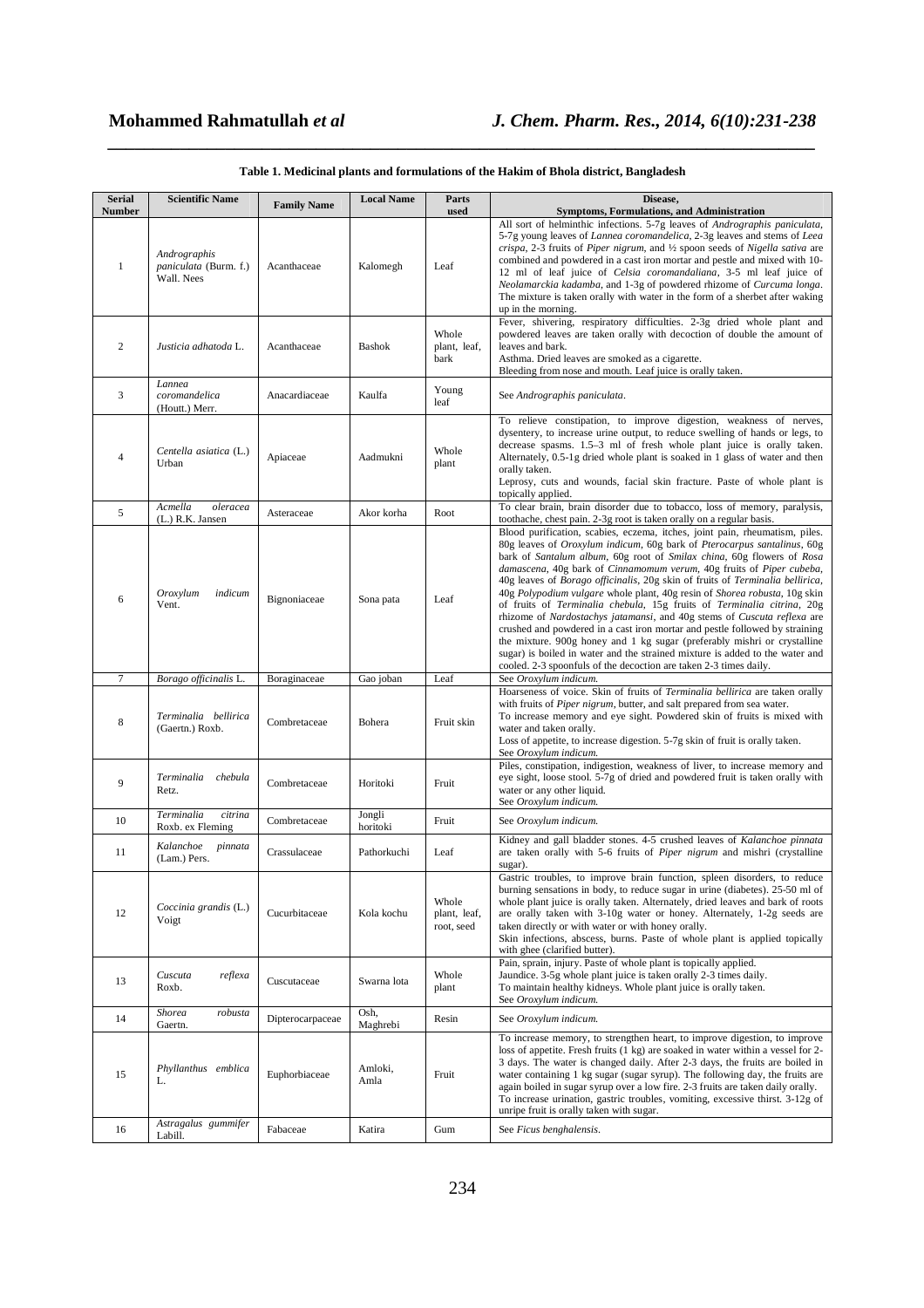# **Mohammed Rahmatullah** *et al**J. Chem. Pharm. Res., 2014, 6(10):231-238*

|    | Pterocarpus                                         |                  | Rokto        |                                 |                                                                                                                                                                                                                                                                                                                                                                                                                                                                                                                              |
|----|-----------------------------------------------------|------------------|--------------|---------------------------------|------------------------------------------------------------------------------------------------------------------------------------------------------------------------------------------------------------------------------------------------------------------------------------------------------------------------------------------------------------------------------------------------------------------------------------------------------------------------------------------------------------------------------|
| 17 | santalinus L. f.                                    | Fabaceae         | chandan      | Bark                            | See Oroxylum indicum.                                                                                                                                                                                                                                                                                                                                                                                                                                                                                                        |
| 18 | Cinnamomum verum<br>J. Presl.                       | Lauraceae        | Dar chini    | <b>Bark</b>                     | See Oroxylum indicum.                                                                                                                                                                                                                                                                                                                                                                                                                                                                                                        |
| 19 | Leea crispa L.<br>Aloe<br>barbadensis               | Leeaceae         | Mochka lota  | Leaf, stem                      | See Andrographis paniculata.<br>To increase appetite and digestion, burning sensations in spleen. 7-12g leaf                                                                                                                                                                                                                                                                                                                                                                                                                 |
| 20 | Miller                                              | Liliaceae        | Ghritokumari | Leaf pulp                       | pulp is taken orally on a regular basis.                                                                                                                                                                                                                                                                                                                                                                                                                                                                                     |
| 21 | benghalensis<br>Ficus<br>L.                         | Moraceae         | <b>Bot</b>   | Sap                             | Swelling of armpits, abscess, cracking of feet. A cotton swab is soaked in<br>sap and then applied topically.<br>Low semen density, premature ejaculation, nocturnal emissions. Several<br>drops of sap of Ficus benghalensis along with 3-5g young stems of the same<br>plant and 5-10g of aerial roots of the same plant are mixed with honey,<br>sugar, and 'katira gum' (gum obtained from Astragallus gummifer) and<br>taken orally.                                                                                    |
| 22 | Moringa<br>oleifera<br>Lam.                         | Moringaceae      | Sojna        | Root, fruit                     | Kidney or gall bladder stones. 5-10g root juice is taken with cow milk<br>orally.<br>To increase appetite, gastric trouble, stomach disorders. Fruits pickled in<br>vinegar are orally taken.                                                                                                                                                                                                                                                                                                                                |
| 23 | Piper cubeba L.                                     | Piperaceae       | Kabab chini  | Fruit                           | See Oroxylum indicum.                                                                                                                                                                                                                                                                                                                                                                                                                                                                                                        |
| 24 | Piper nigrum L.                                     | Piperaceae       | Gol morich   | Fruit                           | See Cynodon dactylon.<br>See Terminalia bellirica.<br>See Kalanchoe pinnata.<br>See Andrographis paniculata.                                                                                                                                                                                                                                                                                                                                                                                                                 |
| 25 | Cynodon<br>dactylon<br>$(L.)$ Pers.                 | Poaceae          | Durba        | Whole<br>plant                  | To increase urination, coughs and coming of blood with coughs. 7-12g<br>whole plants of Cynodon dactylon are combined with several fruits of Piper<br>nigrum, honey and mishri (crystalline sugar) and made into a paste, which is<br>taken orally.<br>To reduce swellings, to stop bleeding from external cuts and wounds, pain.<br>Crushed whole plant is topically applied.                                                                                                                                               |
| 26 | Saccharum<br>officinarum L.                         | Poaceae          | Aakh         | Stem juice                      | See Citrus aurantifolia.                                                                                                                                                                                                                                                                                                                                                                                                                                                                                                     |
| 27 | Polypodium vulgare<br>L.                            | Polypodiaceae    | Bos fayez    | Whole<br>plant                  | See Oroxylum indicum.                                                                                                                                                                                                                                                                                                                                                                                                                                                                                                        |
| 28 | Nigella sativa L.                                   | Ranunculaceae    | Kali jeera   | Seed                            | See Andrographis paniculata.                                                                                                                                                                                                                                                                                                                                                                                                                                                                                                 |
| 29 | Rosa<br>damascena<br>Mill.                          | Rosaceae         | Gulab        | Flower                          | See Citrus aurantifolia.<br>See Oroxylum indicum.                                                                                                                                                                                                                                                                                                                                                                                                                                                                            |
| 30 | Neolamarckia<br>kadamba (Roxb.) F.<br><b>Bosser</b> | Rubiaceae        | Kodom        | Leaf                            | Acidity, helminthic infections. 3-5g of leaf juice is orally taken with water.<br>See Andrographis paniculata.                                                                                                                                                                                                                                                                                                                                                                                                               |
| 31 | aurantifolia<br>Citrus<br>(Christm.) Swingle        | Rutaceae         | Kagji lebu   | Fruit                           | Liver and biliary disorders, vomiting or vomiting tendency, excessive thirst,<br>excessive bile secretion. 450 ml vinegar obtained from juice of sugarcane<br>(Saccharum officinarum) is mixed with 450 ml 'arak gulab' (water in which<br>petals of Rosa damascena has been soaked), 450 ml fruit juice of Citrus<br><i>aurantifolia</i> , 150 ml water, and 3 kg sugar and the mixture boiled to obtain<br>a syrup. 2-4 spoonfuls of the syrup are taken twice daily following mixing<br>with water.<br>See Curcuma longa. |
| 32 | Citrus<br>maxima<br>(Burm. f.) Merr.                | Rutaceae         | Jambura      | Fruit                           | See Curcuma longa.                                                                                                                                                                                                                                                                                                                                                                                                                                                                                                           |
| 33 | Santalum album L.                                   | Santalaceae      | Shet chandan | Bark                            | See Oroxylum indicum.                                                                                                                                                                                                                                                                                                                                                                                                                                                                                                        |
| 34 | Mimusops elengi L.                                  | Sapotaceae       | Bokul        | Flower,<br>fruit, leaf,<br>bark | To maintain healthy heart conditions. Flowers are regularly smelled.<br>To strengthen teeth. Unripe fruits are chewed.<br>Snake bite. Leaf paste is applied topically.<br>Leucorrhea, low semen density. Powdered bark is mixed with water and<br>taken in the form of sherbet.                                                                                                                                                                                                                                              |
| 35 | Celsia<br>coromandeliana<br>Vahl.                   | Scrophulariaceae | Kukur muta   | Leaf                            | See Andrographis paniculata.                                                                                                                                                                                                                                                                                                                                                                                                                                                                                                 |
| 36 | Smilax china L.                                     | Smilacaceae      | Tope chini   | Root                            | See Oroxylum indicum.                                                                                                                                                                                                                                                                                                                                                                                                                                                                                                        |
| 37 | Nardostachys<br>jatamansi DC.                       | Valerianaceae    | Jata mangsi  | Rhizome                         | See Oroxylum indicum.                                                                                                                                                                                                                                                                                                                                                                                                                                                                                                        |
| 38 | Curcuma longa L.                                    | Zingiberaceae    | Holudi       | Rhizome                         | Blocked nose, hysteria. Rhizomes dried over a fire are powdered and<br>inhaled through the nose.<br>Skin marks. Paste is topically applied.<br>Pain. Paste is topically applied to painful areas with lime.<br>Helminthic infections. 3g rhizome powder of <i>Curcuma longa</i> is taken orally<br>with fruits of Citrus aurantifolia or fruits of Citrus maxima (the latter is<br>better).<br>See Andrographis paniculata.                                                                                                  |

*\_\_\_\_\_\_\_\_\_\_\_\_\_\_\_\_\_\_\_\_\_\_\_\_\_\_\_\_\_\_\_\_\_\_\_\_\_\_\_\_\_\_\_\_\_\_\_\_\_\_\_\_\_\_\_\_\_\_\_\_\_\_\_\_\_\_\_\_\_\_\_\_\_\_\_\_\_\_*

The sixth plant used by the Hakim was *Celsia coromandeliana*. Roots of the plant have ethnomedicinal uses for treatment of goiter in Bangladesh [50]. The seventh plant used by the Hakim in his anthelmintic polyherbal formulation was *Neolamarckia kadamba* (also known as *Anthocephalus chinensis*). The Marakh sect of the Garo tribe in Mymensingh district, Bangladesh, uses stem bark of the plant against diabetes [51]. The Santal tribe residing in Thakurgaon district, Bangladesh, uses leaves of the plant against tumors [52]. The folk medicinal practitioners in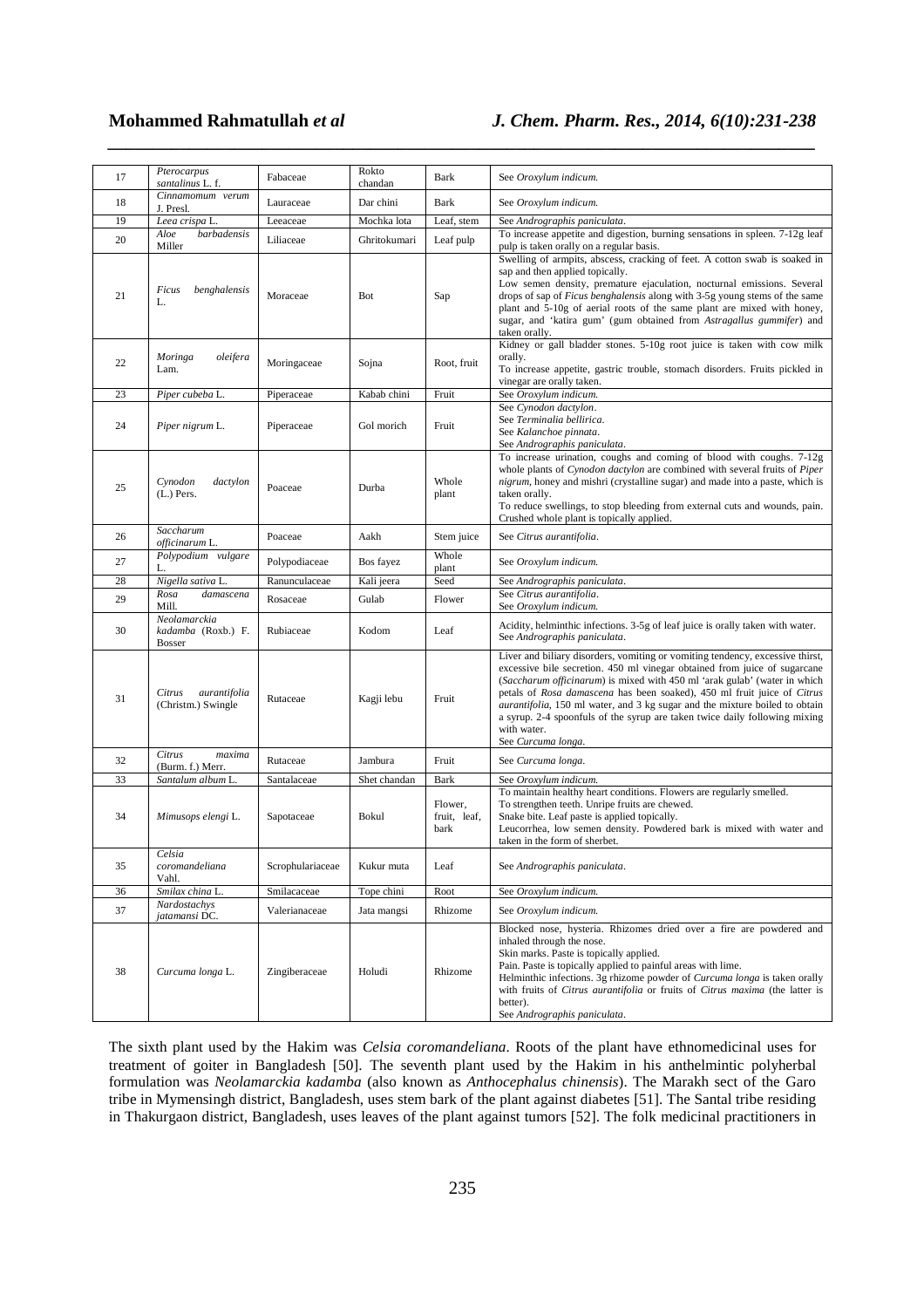Vasu Bihar village, Bogra district, Bangladesh, use leaves against mouth wounds [53]. The tribals of Similipal Biosphere Reserve, Orissa, India, uses stem bark against eye inflammation and leaf juice against stomach pain [54].

*\_\_\_\_\_\_\_\_\_\_\_\_\_\_\_\_\_\_\_\_\_\_\_\_\_\_\_\_\_\_\_\_\_\_\_\_\_\_\_\_\_\_\_\_\_\_\_\_\_\_\_\_\_\_\_\_\_\_\_\_\_\_\_\_\_\_\_\_\_\_\_\_\_\_\_\_\_\_*

The eighth and the last plant used by the Hakim in his anthelmintic polyherbal formulation was *Curcuma longa*. The plant is used to get relief from pain, flu and nasal congestions in northwest Pakistan [55]. Rhizomes are used on sprains in valley districts of Manipur, India [56]. Rhizomes are used against dysmennorhea in Kerala, India [57]. The plant is used against beetle bites by Malayali tribes of Yercaud Hills, Southern Eastern Ghats, salem district, Tamil Nadu, India [25]. The rhizomes are used for tonsils, inflamed joints and pain in northern part of Nara Desert, Pakistan [41]. In Uttara Kannada district of Karnataka, India, the plant is used for treatment of different types of wounds [58]. Rhizomes are used to counteract dyspepsia by the Jaintia tribes of Cachar Hills district of Assam, India [59]. Rhizomes are used to treat yellow fever, malaria, and typhoid fever in Ethiope Council Area of Delta State, Nigeria [60]. Rhizomes are used against jaundice by the Gond and Baiga tribals of Mandla district, Madhya Pradesh, India [61].

The ethnomedicinal analyses of various reports show that some of the plants used by the Hakim in his polyherbal anthelmintic preparation have reported ethnomedicinal uses against helminthiasis. These plants include *Andrographis paniculata* [19, 26], *Leea crispa* [37], and *Nigella sativa* [48]. Among the other plants used in the polyherbal preparation are plants which have ethnomedicinal uses against gastrointestinal disorders and which plants include *Andrographis paniculata* [23], *Lannea coromandelica* [26, 28, 33], *Piper nigrum* [39, 42], *Nigella sativa* [49], *Neolamarckia kadamba* [54], and *Curcuma longa* [59].

Gastrointestinal disorders can arise from helminthiasis or from oral partaking of *Andrographis paniculata*. Interestingly, among the plants mentioned in the Bangladesh National Formulary of Unani Medicine [62], *Andrographis paniculata* is mentioned as a drug against helminthic infections. The medication is available in capsule or tablet form containing either 500 or 250 mg dried leaves of the plant containing at least 1% andrographolide. Adverse effects of the medication mentioned in the Formulary include allergy, stomach disorders, and vomiting tendency. Thus the Hakim may have included the other plants not only to offer a synergistic action against helminthic infestations, but also to counteract the gastrointestinal disorders that may be caused by *Andrographis paniculata*.

It is interesting that the Hakim did not follow the Unani Formulary with complete accuracy but improvised on the formulary. Although only one formulation has been analyzed in the Discussion, this holds true for the other formulations also. In fact, some of the plants used by the Hakim are not even mentioned in the Unani formulary, like *Lannea coromandelica*. This goes on to show that at least this Hakim made his own improvisation on the Unani formulary, and if the net effect desired by the Hakim was to reduce stomach disorders occurring from helminthiasis or other causes, he has other similar ethnomedicinal uses in his support. Overall, the formulations of the Hakim demonstrate a good knowledge of the medicinal properties of plants, which can be utilized by scientists to prepare both monoherbal and polyherbal preparations with more efficacy. In fact, it has been reported that dried leaves of *Justicia adhatoda* should be smoked to get relief from asthma [63], which was precisely the formulation of the Hakim. The Hakim's use of *Centella asiatica* to heal cuts and wounds has been scientifically validated in incision and burn wound models in animals [64]. The Hakim's use of *Kalanchoe pinnata* to treat kidney and gall bladder stones has also been scientifically validated [65]. Overall, it can be said that it is very much possible that scientists will be able to discover newer and better drugs following the leads of traditional medicinal practitioners.

### **CONCLUSION**

Folk medicinal practitioners in Bangladesh often practice as Ayurvedic Kavirajes or Unani Hakims without obtaining proper accreditation from Ayurveda and Unani colleges. In their practice, they occasionally improvise on established Ayurvedic and Unani formulations. Scientific validation of these improvisations can be beneficial to patients and pave the way for discovering new drugs.

#### **Acknowledgements**

The authors are grateful to the University of Development Alternative for internal funding.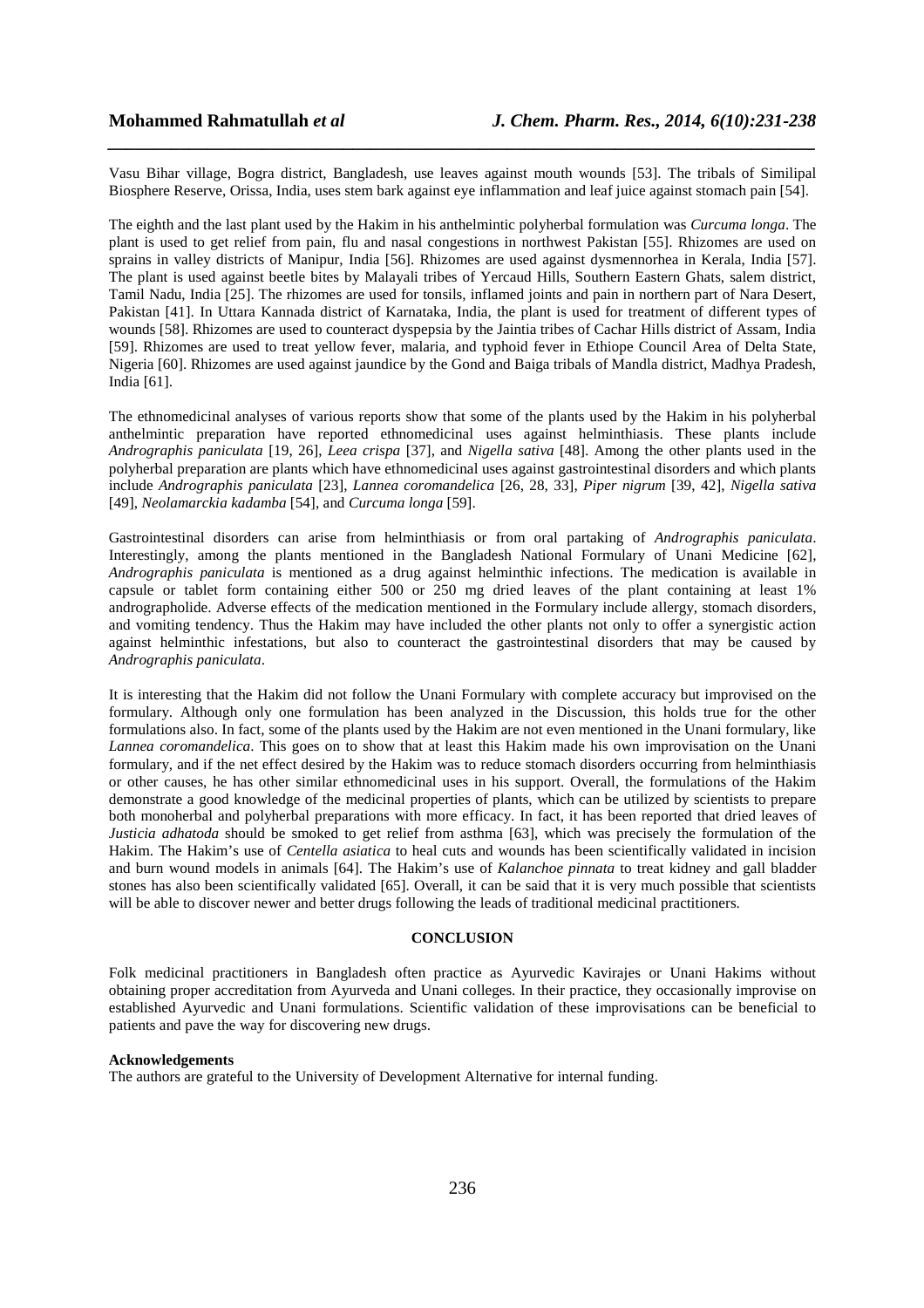#### **REFERENCES**

*\_\_\_\_\_\_\_\_\_\_\_\_\_\_\_\_\_\_\_\_\_\_\_\_\_\_\_\_\_\_\_\_\_\_\_\_\_\_\_\_\_\_\_\_\_\_\_\_\_\_\_\_\_\_\_\_\_\_\_\_\_\_\_\_\_\_\_\_\_\_\_\_\_\_\_\_\_\_*

[1] S Ocvirk; M Kistler; S Khan; SH Talukder; H Hauner, *J. Ethnobiol. Ethnomed*., **2013**, 9, 43-50.

[2] A Biswas; WM Haq; M Akber; D Ferdausi; S Seraj; FI Jahan; AR Chowdhury; M Rahmatullah, *Am.-Eur. J. Sustain. Agric*., **2011**, 5(1), 15-22.

[3] KR Biswas; T Ishika; M Rahman; A Swarna; T Khan; MN Monalisa; M Rahmatullah, *Am.-Eur. J. Sustain. Agric*., **2011**, 5(2), 158-167.

[4] N Islam; R Afroz; AFMN Sadat; S Seraj; FI Jahan; F Islam; AR Chowdhury; MS Aziz; KR Biswas; R Jahan; M Rahmatullah, *Am.-Eur. J. Sustain Agric*., **2011**, 5(2), 219-225.

[5] M Rahmatullah; MNK Azam; MM Rahman; S Seraj; MJ Mahal; SM Mou; D Nasrin; Z Khatun; F Islam; MH Chowdhury, *Am.-Eur. J Sustain Agric*., **2011**, 5(3), 350-357.

[6] M Rahmatullah; KR Biswas, *J. Altern. Complement Med*., **2012**, 18(1): 10-19.

[7] M Rahmatullah; A Hasan; W Parvin; M Moniruzzaman; Z Khatun; FI Jahan; R Jahan, *Afr. J. Tradit. Complement. Alternat. Med*., **2012**, 9(3), 350-359.

[8] M Rahmatullah; Z Khatun; A hasan; W Parvin; M Moniruzzaman; A Khatun; MJ Mahal; MSA Bhuiyan; SM Mou; R Jahan, *Afr. J. Tradit. Complement. Alternat Med*., **2012**, 9(3), 366-373.

[9] M Rahmatullah; MNK Azam; Z Khatun; S Seraj; F Islam; MA Rahman; S Jahan; MS Aziz; R Jahan, *Afr. J. Tradit. Complement. Alternat Med*., **2012**, 9(3), 380-385.

[10]M Rahmatullah; Z Khatun; D Barua; MU Alam; S Jahan; R Jahan, *J. Altern. Complement. Med*., **2013**, 19(6), 483-491.

[11]M Rahmatullah; SR Pk; M Al-Imran; R Jahan, *J. Altern. Complement. Med*., **2013**, 19(7), 599-606.

[12]A Khatun; MAA Khan; MA Rahman; MS Akter; A Hasan; W Parvin; RJ Ripa; M Moniruzzaman; MJ Mahal; M Rahmatullah, *Am.-Eur. J Sustain. Agric*., **2013**, 7(5), 319-339.

[13]MN Nahar; J Ferdous; FZ Samanta; KA Shuly; S Nahar; R Saha; S Islam; MJ Mahal; S Seraj; M Rahmatullah, *Am.-Eur. J. Sustain. Agric*., **2013**, 7(5), 403-414.

[14]SA Hasan; MM Uddin; KN Huda; A Das; N Tabassum; MR Hossain; MJ Mahal; M Rahmatullah, *Am.-Eur. J. Sustain. Agric*., **2014**, 8(1), 10-19.

[15]I Malek; N Mia; ME Mustary; MJ Hossain; SM Sathi; MJ Parvez; M Ahmed; S Chakma; S Islam; MM Billah; M Rahmatullah, *Am.-Eur. J. Sustain. Agric*., **2014**, 8(5), 59-68.

[16]GJ Martin, Ethnobotany: a 'People and Plants' Conservation Manual, Chapman and Hall, London, **1995**, pp268. [17]P Maundu, *Indigenous Knowledge and Development Monitor*, **1995**, 3(2), 3-5.

[18]M Sivananthan; M Elamaran, *Int. J. Biomol. Biomed*., **2013**, 3(2), 1-12.

[19]K Jarukamjorn; N Nemoto, *J. Health Sci*., **2008**, 54(4), 370-381.

[20]MH Kabir; N Hasan; MM Rahman; MA Rahman; JA Khan; NT Hoque; MRQ Bhuiyan; SM Mou; R Jahan; M Rahmatullah, *J. Ethnobiol. Ethnomed*., **2014**, 10, 19-46.

[21]R Kumar; KA Bharati, *Ethnobotany Research & Applications*, **2014**, 12, 1-13.

[22]SD Rout; T Panda; N Mishra, *Ethno-Med*, **2009**, 3(1), 27-32.

[23]S Pathak; JK Mishra, *Ind. J. Sci. Res*., **2011**, 2(4), 133-134.

[24]SA Azad; AR Bhat, *Ind. J. L. Sci*., **2013**, 2(2), 77-79.

[25]P Rekka; S Murugesh; R Prabakaran, *Life Sci Leaflets*, **2014**, 49, 89-96.

[26]V Soni; A Prakash; M Nema, *Int. J. Pharm. Life Sci*., **2012**, 3(8), 1926-1929.

[27]PR Das; MT Islam; ASMSB Mahmud; MH Kabir; ME Hasan; Z Khatun; MM Rahman; M Nurunnabi; Z Khatun; Y.-K Lee; R Jahan; M Rahmatullah, *Am.-Eur. J. Sustain. Agric*., **2012**, 6(2), 85-96.

[28]PK Das; MK Misra, *Anc Sci Life*, **1988**, VIII(1), 60-67.

[29]Y Uprety; RC Poudel; KK Shrestha; S Rajbhandary; NN Tiwari; UB Shrestha; H Asselin, *J. Ethnobio. Ethnomed*., **2012**, 8, 16-30.

[30]SB Padal; M Venkaiah; P Chandrasekhar; Y Vijayakumar, *IOSR J. Pharm*., **2013**, 3(6), 41-50.

[31]K Suresh; R Kottaimuthu; TSJ Norman; R Kumuthakalavalli; SM Simon, *Int. J. Res. Ayurveda & Pharm*., **2011**, 2(2), 502-508.

[32]MB Krishna; S Mythili; KS Kumar; B Ravinder; T Murali; T Mahender, *Int. J. Appl. Biol. Pharmaceut. Technol*., **2011**, 2(4), 366-370.

[33]M Rahmatullah; R Jahan; MM Rahman; S Seraj; D Nasrin; Z Khatun; AR Chowdhury; AK Azad; MA Khatun; R Begum; FI Jahan, *Adv. Nat. Appl. Sci*., **2010**, 4(2), 139-147.

[34]A Srivastava; SP Patel; RK Mishra; RK Vashistha; A Singh; AK Puskar, *Int. J. Med. Arom. Plants*, **2012**, 2(1), 53-59.

[35]S Mitra; SK Mukherjee, *Trop. Med. Plants*, **2005**, 6(2), 301-314.